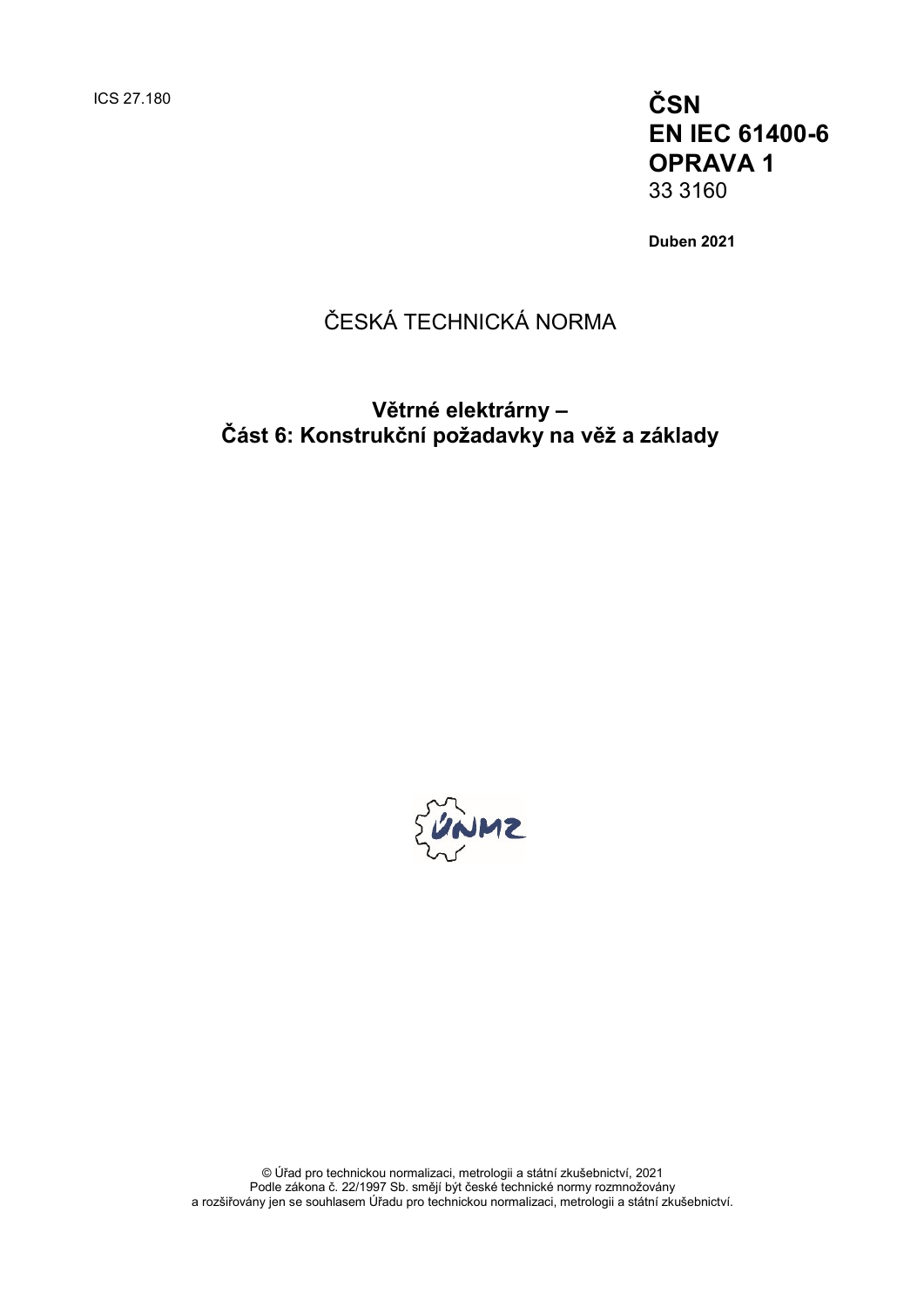# EUROPEAN STANDARD NORME EUROPÉENNE EUROPÄISCHE NORM

## **EN IEC 61400- 6:2020/AC:2020-12**

December 2020

ICS 27.180

English Version

### Wind energy generation systems - Part 6: Tower and foundation design requirements (IEC 61400-6:2020/COR1:2020)

Systèmes de génération d'énergie éolienne - Partie 6: Exigences en matière de conception du mât et de la fondation (IEC 61400-6:2020/COR1:2020)

 To be completed (IEC 61400-6:2020/COR1:2020)

This corrigendum becomes effective on 4 December 2020 for incorporation in the English language version of the EN.



European Committee for Electrotechnical Standardization Comité Européen de Normalisation Electrotechnique Europäisches Komitee für Elektrotechnische Normung

**CEN-CENELEC Management Centre: Rue de la Science 23, B-1040 Brussels** 

© 2020 CENELEC All rights of exploitation in any form and by any means reserved worldwide for CENELEC Members.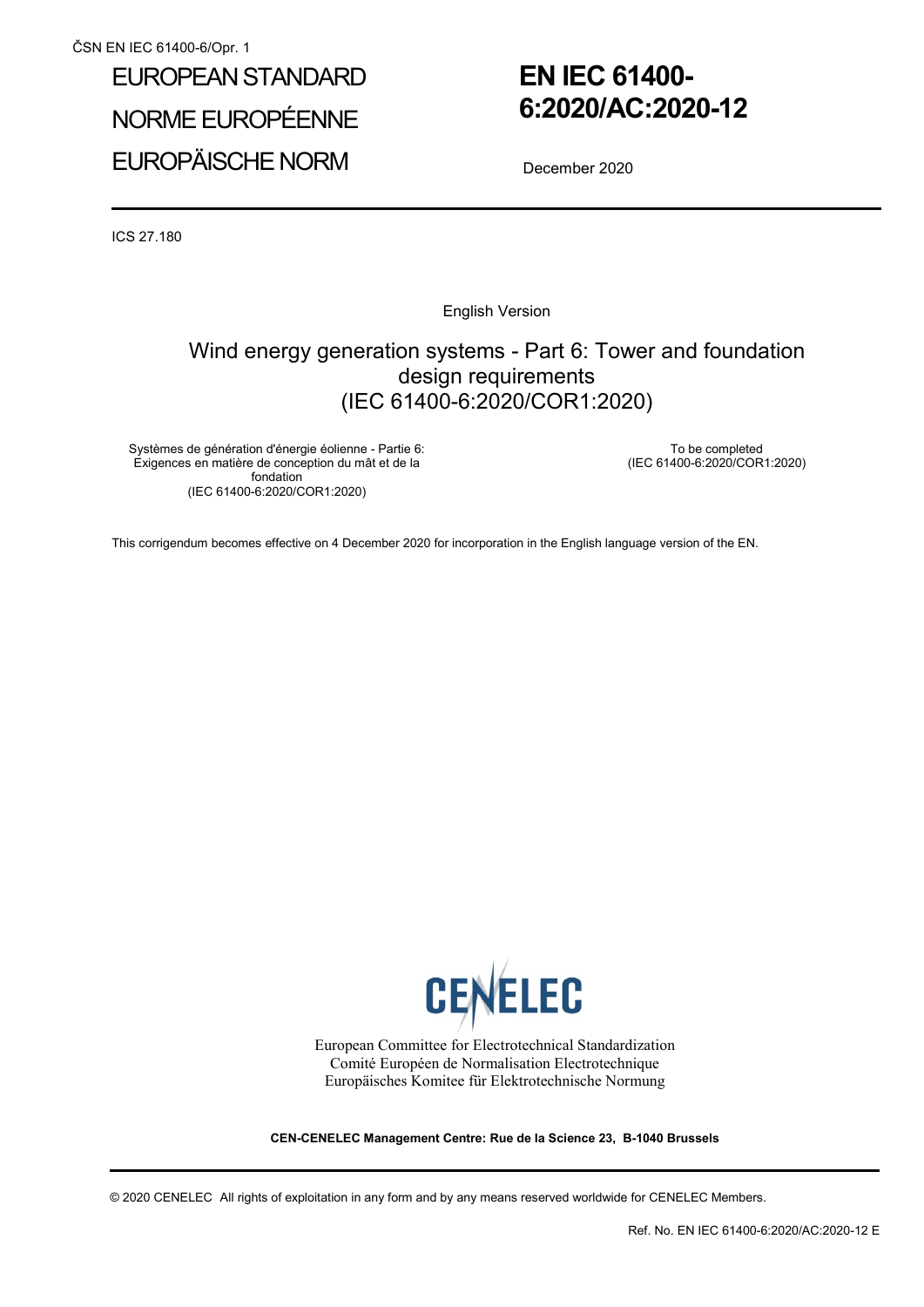#### **Endorsement notice**

The text of the corrigendum IEC 61400-6:2020/COR1:2020 was approved by CENELEC as EN IEC 61400-6:2020/AC:2020-12 without any modification.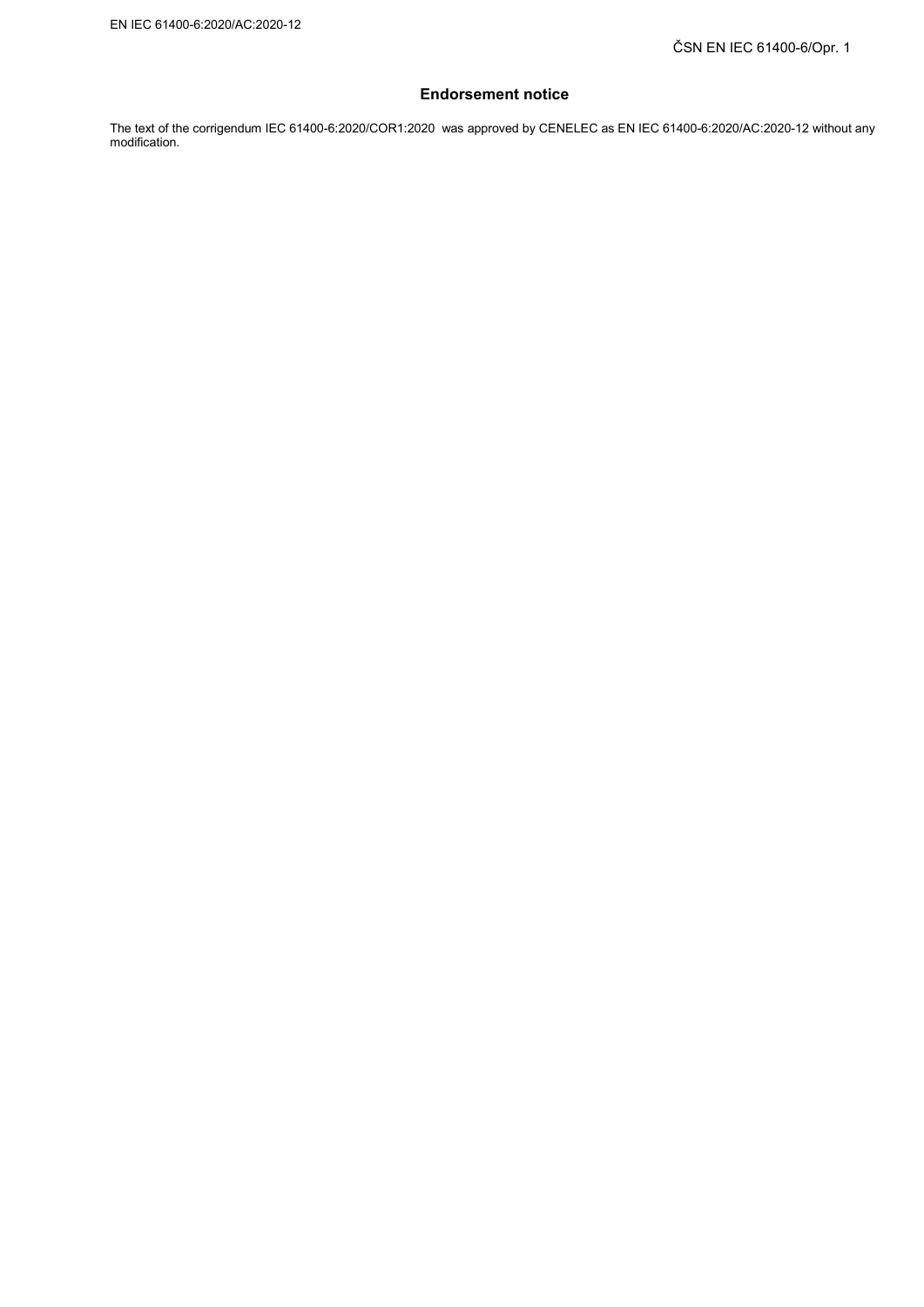IEC 61400-6:2020/COR1:2020 – 1 – © IEC 2020

## INTERNATIONAL ELECTROTECHNICAL COMMISSION COMMISSION ÉLECTROTECHNIQUE INTERNATIONALE

\_\_\_\_\_\_\_\_\_\_\_\_

**IEC 61400-6 Edition 1.0 2020-04**

**IEC 61400-6 Édition 1.0 2020-04**

**WIND ENERGY GENERATION SYSTEMS –** 

**SYSTÈMES DE GÉNÉRATION D'ÉNERGIE ÉOLIENNE –** 

**Part 6: Tower and foundation design requirements**

**Partie 6: Exigences en matière de conception du mât et de la fondation**

### **CORRIGENDUM 1**

Corrections to the French version appear after the English text.

Les corrections à la version française sont données après le texte anglais.

#### **G.1.3 Extension by Tobinaga and Ishihara**

*Replace the existing formula*

 $-0.12a + 0.55 \le \alpha \le 1$  (G.16)

*with the following new formula:*

 $-0.12a/b+0.55 \le \alpha \le 1$  (G.16)

#### **K.2 Example of a rock anchor foundation**

*Replace the existing Figures K.4 c)*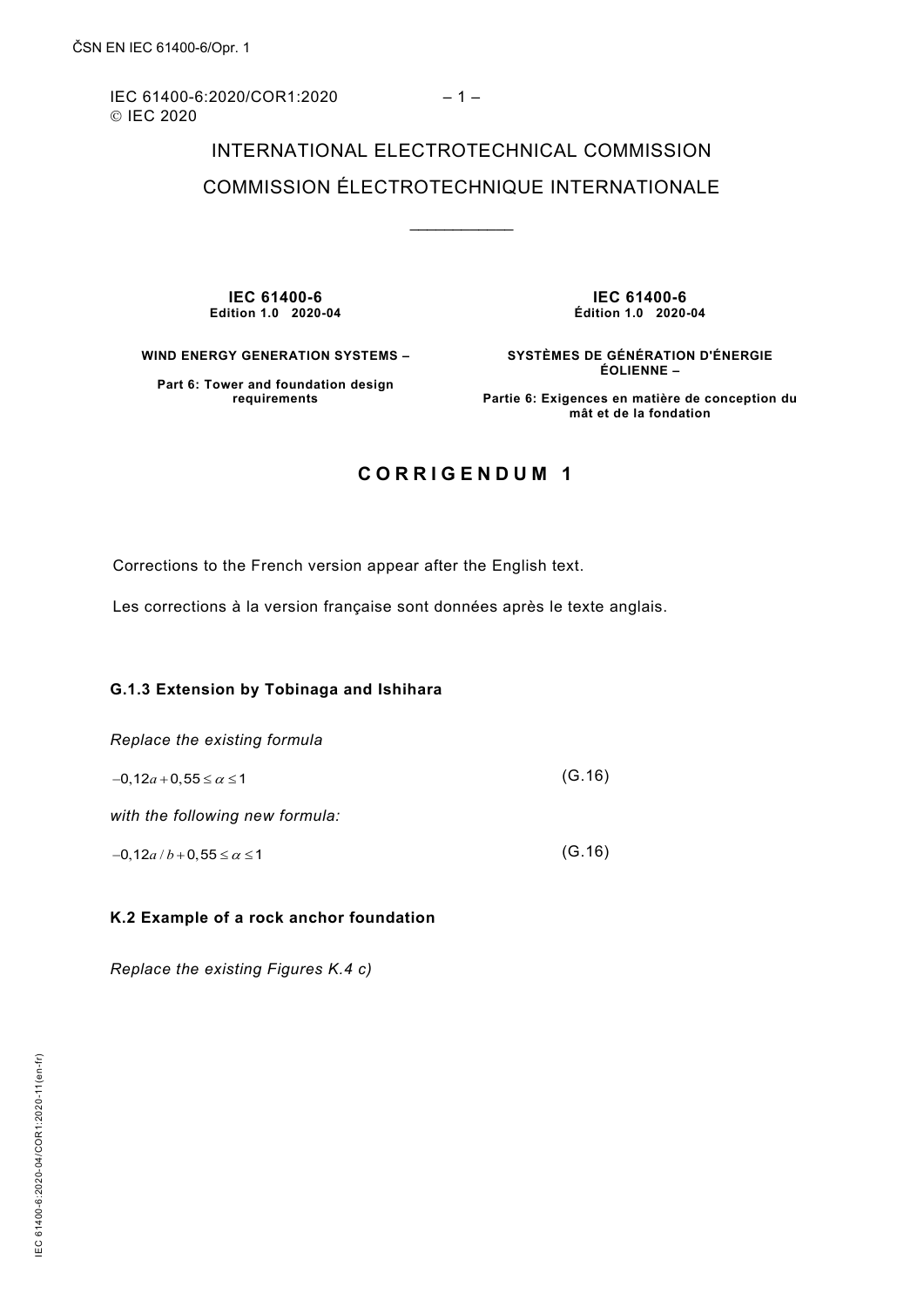

with the following new figure:

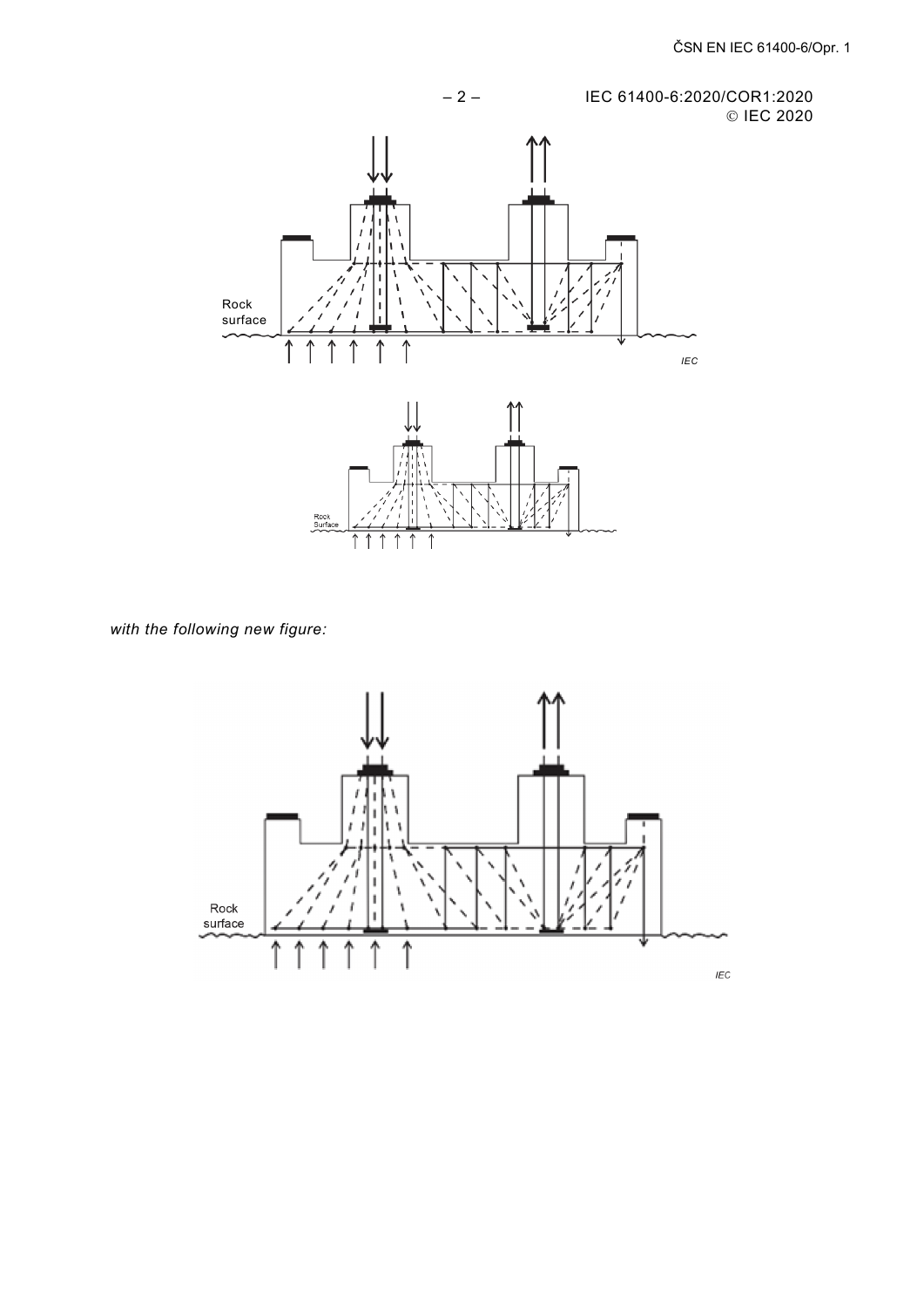IEC 61400-6:2020/COR1:2020 – 3 – © IEC 2020 Corrections à la version française:

### **G.1.3 Extension par Tobinaga et Ishihara**

| $-0, 12a + 0, 55 \le \alpha \le 1$ | (G.16) |
|------------------------------------|--------|
|                                    |        |

*Par la nouvelle formule:* 

 $-0.12a/b+0.55 \le \alpha \le 1$  (G.16)

### **K.2 Exemple de fondations enrochées**

*Remplacer les Figures K.4 c) existantes*



| Anglais      | Français            |
|--------------|---------------------|
| rock surface | surface de la roche |

par la nouvelle figure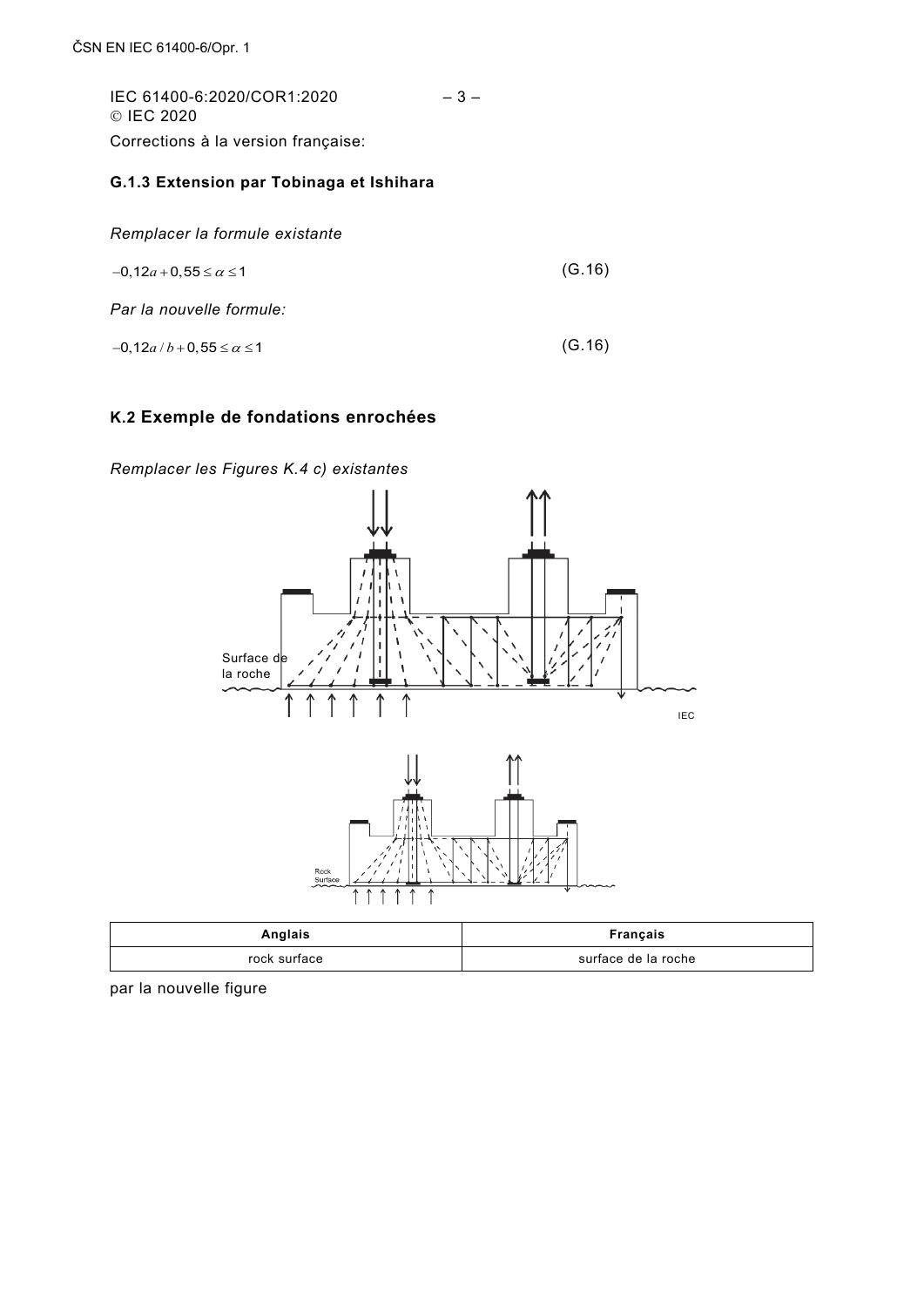